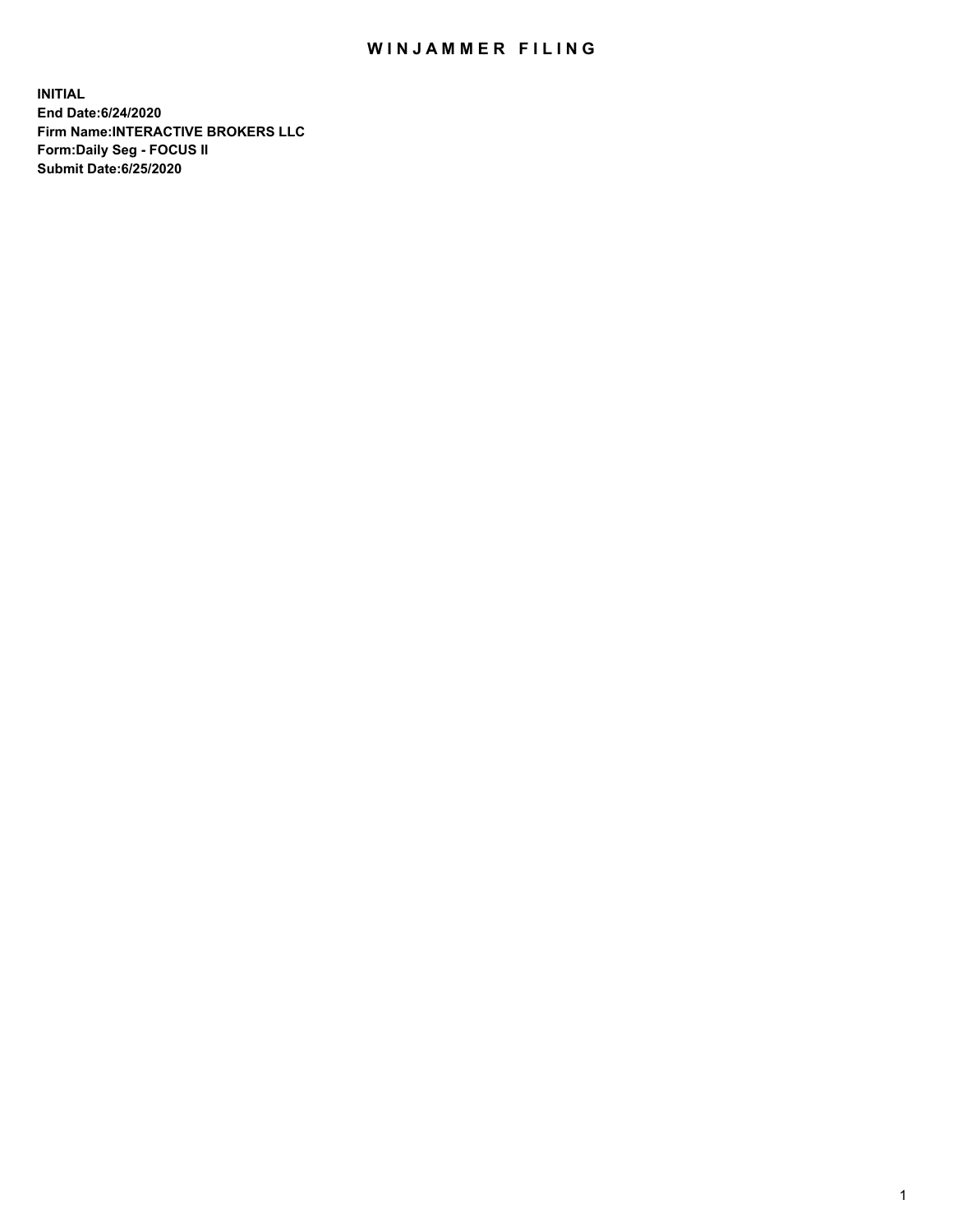**INITIAL End Date:6/24/2020 Firm Name:INTERACTIVE BROKERS LLC Form:Daily Seg - FOCUS II Submit Date:6/25/2020 Daily Segregation - Cover Page**

| Name of Company                                                                                                                                                                                                                                                                                                                | <b>INTERACTIVE BROKERS LLC</b>                                                                  |
|--------------------------------------------------------------------------------------------------------------------------------------------------------------------------------------------------------------------------------------------------------------------------------------------------------------------------------|-------------------------------------------------------------------------------------------------|
| <b>Contact Name</b>                                                                                                                                                                                                                                                                                                            | <b>James Menicucci</b>                                                                          |
| <b>Contact Phone Number</b>                                                                                                                                                                                                                                                                                                    | 203-618-8085                                                                                    |
| <b>Contact Email Address</b>                                                                                                                                                                                                                                                                                                   | jmenicucci@interactivebrokers.c<br>om                                                           |
| FCM's Customer Segregated Funds Residual Interest Target (choose one):<br>a. Minimum dollar amount: ; or<br>b. Minimum percentage of customer segregated funds required:%; or<br>c. Dollar amount range between: and; or<br>d. Percentage range of customer segregated funds required between:% and%.                          | $\overline{\mathbf{0}}$<br>$\overline{\mathbf{0}}$<br>155,000,000 245,000,000<br>0 <sub>0</sub> |
| FCM's Customer Secured Amount Funds Residual Interest Target (choose one):<br>a. Minimum dollar amount: ; or<br>b. Minimum percentage of customer secured funds required:%; or<br>c. Dollar amount range between: and; or<br>d. Percentage range of customer secured funds required between:% and%.                            | <u>0</u><br>$\overline{\mathbf{0}}$<br>80,000,000 120,000,000<br>0 <sub>0</sub>                 |
| FCM's Cleared Swaps Customer Collateral Residual Interest Target (choose one):<br>a. Minimum dollar amount: ; or<br>b. Minimum percentage of cleared swaps customer collateral required:% ; or<br>c. Dollar amount range between: and; or<br>d. Percentage range of cleared swaps customer collateral required between:% and%. | $\overline{\mathbf{0}}$<br>$\underline{\mathbf{0}}$<br>0 <sub>0</sub><br>00                     |

Attach supporting documents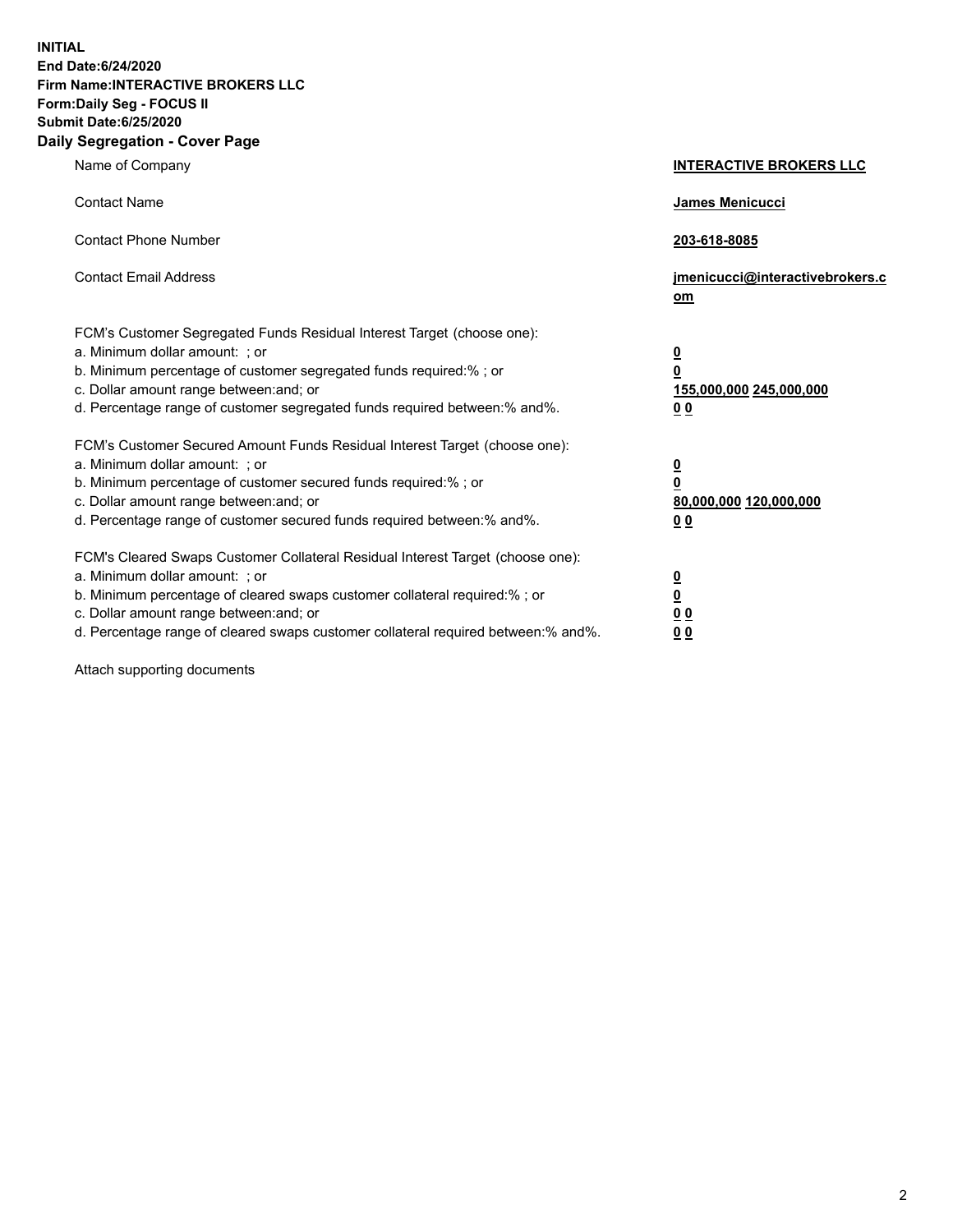## **INITIAL End Date:6/24/2020 Firm Name:INTERACTIVE BROKERS LLC Form:Daily Seg - FOCUS II Submit Date:6/25/2020 Daily Segregation - Secured Amounts**

|     | Daily Jeglegation - Jeculed Amounts                                                                |                                                |
|-----|----------------------------------------------------------------------------------------------------|------------------------------------------------|
|     | Foreign Futures and Foreign Options Secured Amounts                                                |                                                |
|     | Amount required to be set aside pursuant to law, rule or regulation of a foreign                   | $0$ [7305]                                     |
|     | government or a rule of a self-regulatory organization authorized thereunder                       |                                                |
| 1.  | Net ledger balance - Foreign Futures and Foreign Option Trading - All Customers                    |                                                |
|     | A. Cash                                                                                            | 582,091,751 [7315]                             |
|     | B. Securities (at market)                                                                          | $0$ [7317]                                     |
| 2.  | Net unrealized profit (loss) in open futures contracts traded on a foreign board of trade          | -251,084 [7325]                                |
| 3.  | Exchange traded options                                                                            |                                                |
|     | a. Market value of open option contracts purchased on a foreign board of trade                     | 4,174,772 [7335]                               |
|     | b. Market value of open contracts granted (sold) on a foreign board of trade                       | $-2,210,365$ [7337]                            |
| 4.  | Net equity (deficit) (add lines 1. 2. and 3.)                                                      | 583,805,074 [7345]                             |
| 5.  | Account liquidating to a deficit and account with a debit balances - gross amount                  | 24,756 [7351]                                  |
|     | Less: amount offset by customer owned securities                                                   | 0 [7352] 24,756 [7354]                         |
| 6.  | Amount required to be set aside as the secured amount - Net Liquidating Equity                     | 583,829,830 [7355]                             |
|     | Method (add lines 4 and 5)                                                                         |                                                |
| 7.  | Greater of amount required to be set aside pursuant to foreign jurisdiction (above) or line        | 583,829,830 [7360]                             |
|     | 6.                                                                                                 |                                                |
|     | FUNDS DEPOSITED IN SEPARATE REGULATION 30.7 ACCOUNTS                                               |                                                |
| 1.  | Cash in banks                                                                                      |                                                |
|     | A. Banks located in the United States                                                              | 92,437,348 [7500]                              |
|     | B. Other banks qualified under Regulation 30.7                                                     | 0 [7520] <b>92,437,348</b> [7530]              |
| 2.  | Securities                                                                                         |                                                |
|     | A. In safekeeping with banks located in the United States                                          | 479,882,000 [7540]                             |
|     | B. In safekeeping with other banks qualified under Regulation 30.7                                 | 0 [7560] 479,882,000 [7570]                    |
| 3.  | Equities with registered futures commission merchants                                              |                                                |
|     | A. Cash                                                                                            | $0$ [7580]                                     |
|     | <b>B.</b> Securities                                                                               | $0$ [7590]                                     |
|     | C. Unrealized gain (loss) on open futures contracts                                                | $0$ [7600]                                     |
|     | D. Value of long option contracts                                                                  | $0$ [7610]                                     |
|     | E. Value of short option contracts                                                                 | 0 [7615] 0 [7620]                              |
| 4.  | Amounts held by clearing organizations of foreign boards of trade                                  |                                                |
|     | A. Cash                                                                                            |                                                |
|     | <b>B.</b> Securities                                                                               | $0$ [7640]<br>$0$ [7650]                       |
|     | C. Amount due to (from) clearing organization - daily variation                                    | $0$ [7660]                                     |
|     | D. Value of long option contracts                                                                  | $0$ [7670]                                     |
|     |                                                                                                    |                                                |
| 5.  | E. Value of short option contracts<br>Amounts held by members of foreign boards of trade           | 0 [7675] 0 [7680]                              |
|     | A. Cash                                                                                            | 130,693,848 [7700]                             |
|     | <b>B.</b> Securities                                                                               | $0$ [7710]                                     |
|     | C. Unrealized gain (loss) on open futures contracts                                                |                                                |
|     |                                                                                                    | 114,867 [7720]                                 |
|     | D. Value of long option contracts                                                                  | 4,174,772 [7730]                               |
|     | E. Value of short option contracts                                                                 | <u>-2,210,365</u> [7735] 132,773,122<br>[7740] |
| 6.  |                                                                                                    |                                                |
| 7.  | Amounts with other depositories designated by a foreign board of trade                             | $0$ [7760]                                     |
| 8.  | Segregated funds on hand                                                                           | $0$ [7765]                                     |
| 9.  | Total funds in separate section 30.7 accounts                                                      | 705,092,470 [7770]                             |
|     | Excess (deficiency) Set Aside for Secured Amount (subtract line 7 Secured Statement                | 121,262,640 [7380]                             |
| 10. | Page 1 from Line 8)<br>Management Target Amount for Excess funds in separate section 30.7 accounts |                                                |
| 11. | Excess (deficiency) funds in separate 30.7 accounts over (under) Management Target                 | 80,000,000 [7780]<br>41,262,640 [7785]         |
|     |                                                                                                    |                                                |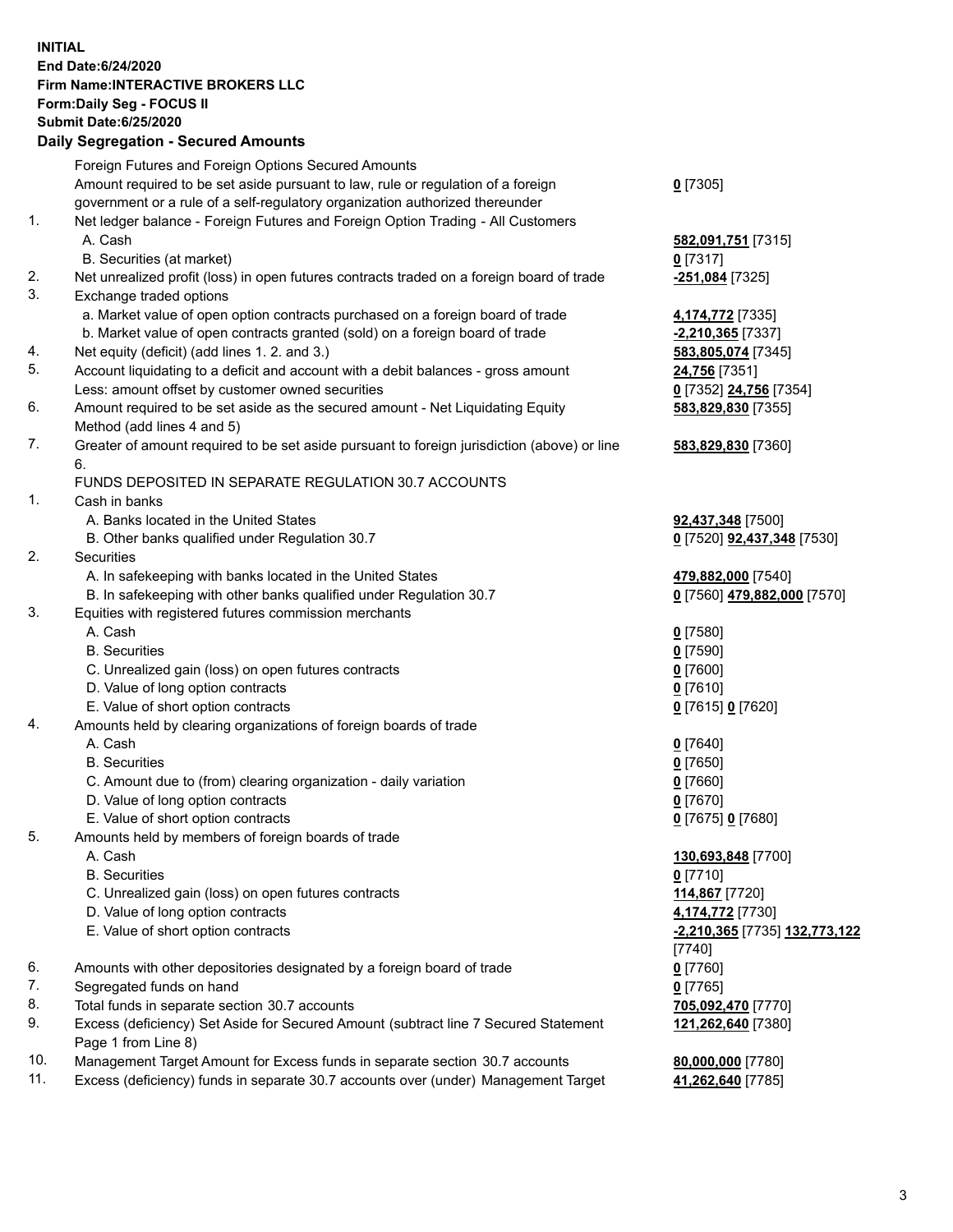**INITIAL End Date:6/24/2020 Firm Name:INTERACTIVE BROKERS LLC Form:Daily Seg - FOCUS II Submit Date:6/25/2020 Daily Segregation - Segregation Statement** SEGREGATION REQUIREMENTS(Section 4d(2) of the CEAct) 1. Net ledger balance A. Cash **5,318,324,661** [7010] B. Securities (at market) **0** [7020] 2. Net unrealized profit (loss) in open futures contracts traded on a contract market **65,078,765** [7030] 3. Exchange traded options A. Add market value of open option contracts purchased on a contract market **269,413,754** [7032] B. Deduct market value of open option contracts granted (sold) on a contract market **-231,749,748** [7033] 4. Net equity (deficit) (add lines 1, 2 and 3) **5,421,067,432** [7040] 5. Accounts liquidating to a deficit and accounts with debit balances - gross amount **6,673,153** [7045] Less: amount offset by customer securities **0** [7047] **6,673,153** [7050] 6. Amount required to be segregated (add lines 4 and 5) **5,427,740,585** [7060] FUNDS IN SEGREGATED ACCOUNTS 7. Deposited in segregated funds bank accounts A. Cash **1,125,096,392** [7070] B. Securities representing investments of customers' funds (at market) **2,630,910,640** [7080] C. Securities held for particular customers or option customers in lieu of cash (at market) **0** [7090] 8. Margins on deposit with derivatives clearing organizations of contract markets A. Cash **10,493,959** [7100] B. Securities representing investments of customers' funds (at market) **1,860,510,461** [7110] C. Securities held for particular customers or option customers in lieu of cash (at market) **0** [7120] 9. Net settlement from (to) derivatives clearing organizations of contract markets **-33,754,913** [7130] 10. Exchange traded options A. Value of open long option contracts **269,297,566** [7132] B. Value of open short option contracts **-231,823,854** [7133] 11. Net equities with other FCMs A. Net liquidating equity **0** [7140] B. Securities representing investments of customers' funds (at market) **0** [7160] C. Securities held for particular customers or option customers in lieu of cash (at market) **0** [7170] 12. Segregated funds on hand **0** [7150] 13. Total amount in segregation (add lines 7 through 12) **5,630,730,251** [7180] 14. Excess (deficiency) funds in segregation (subtract line 6 from line 13) **202,989,666** [7190] 15. Management Target Amount for Excess funds in segregation **155,000,000** [7194]

16. Excess (deficiency) funds in segregation over (under) Management Target Amount Excess

**47,989,666** [7198]